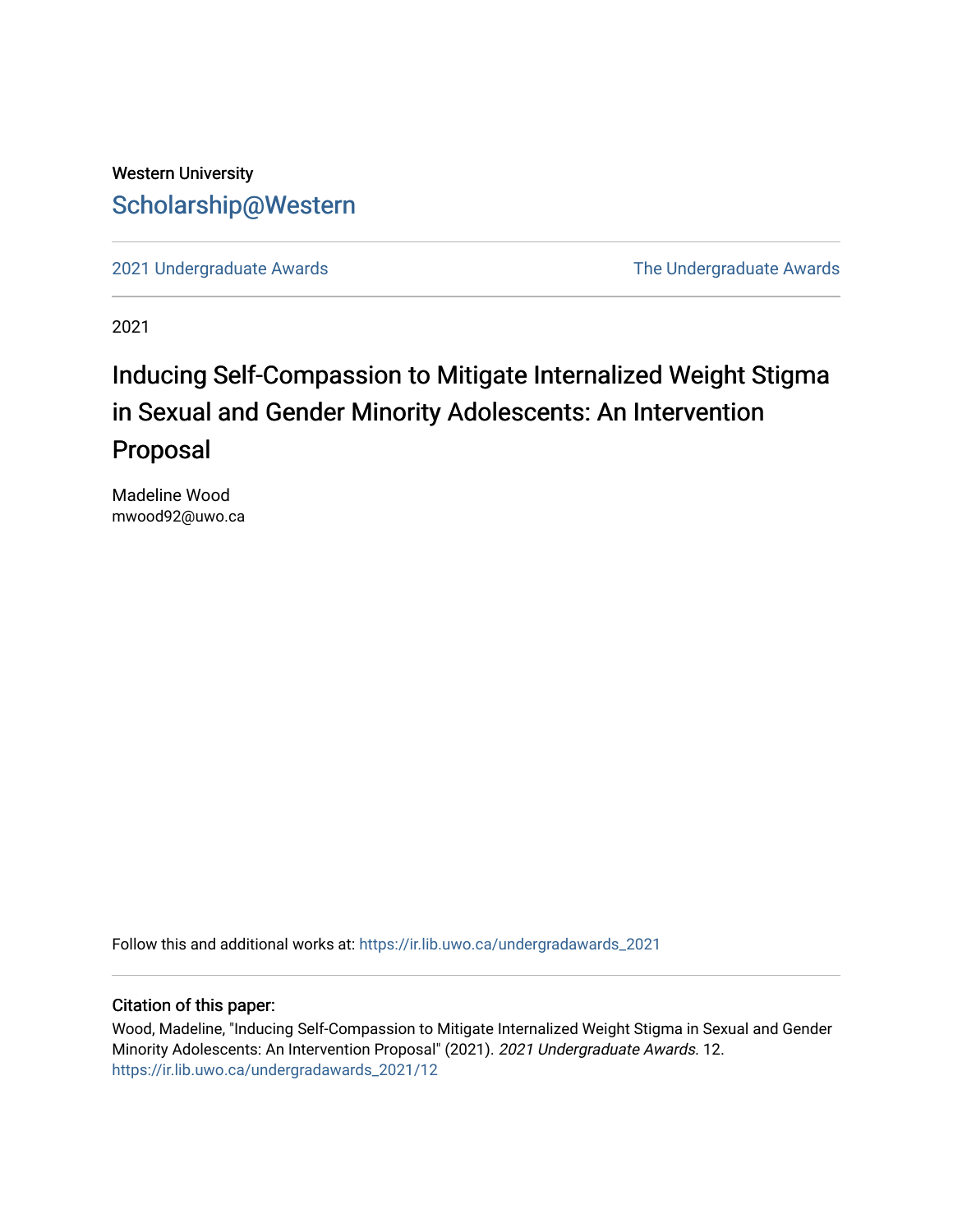**Inducing Self-Compassion to Mitigate Internalized Weight Stigma in Sexual and Gender** 

**Minority Adolescents: An Intervention Proposal**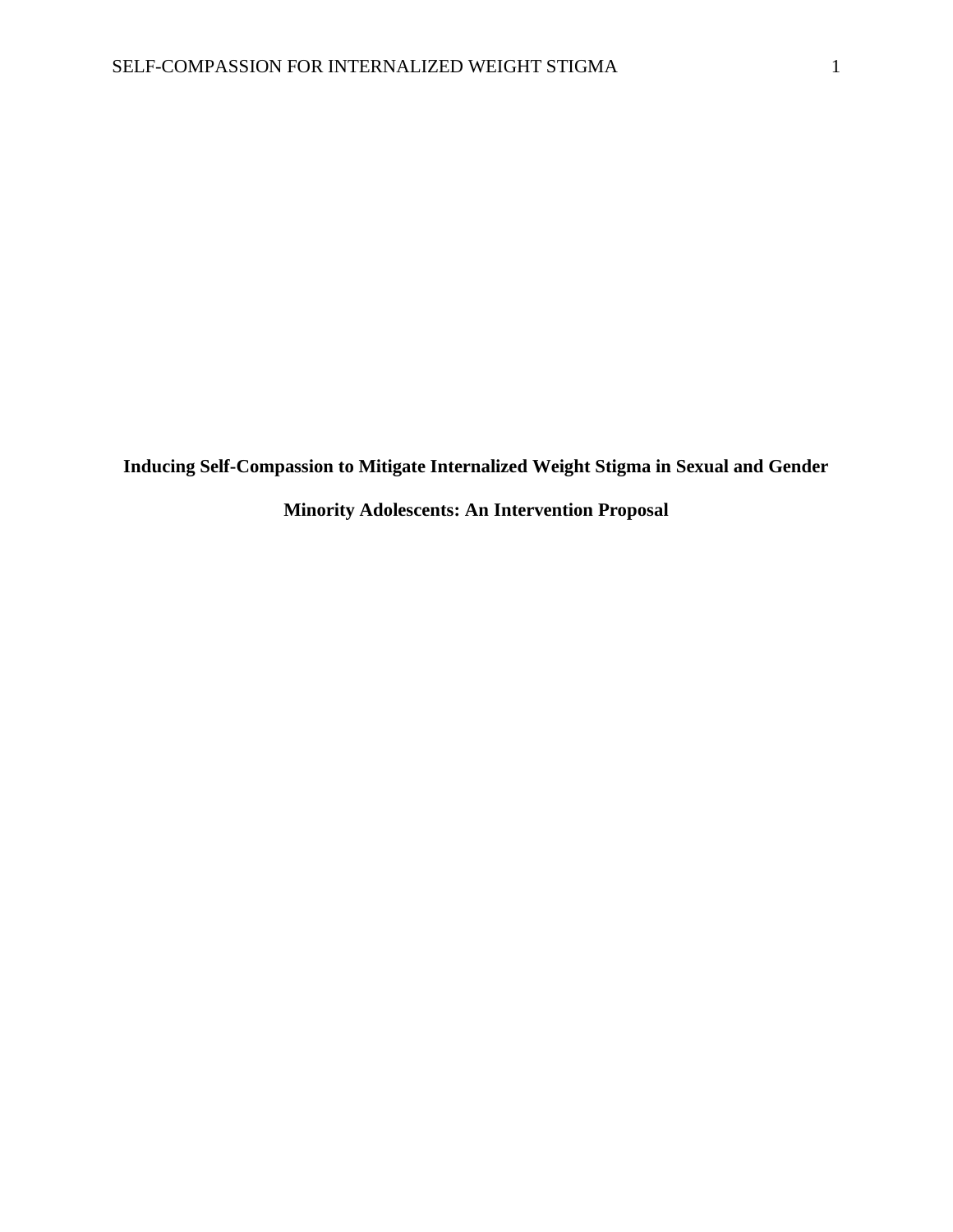#### **Abstract**

Higher-weight individuals commonly experience weight-based stigma and discrimination, which contribute to disparate physical and psychological health outcomes via weight bias internalization. The most common form of prejudice-based harassment among youth, weight-based victimization poses a significant threat to healthy psychosocial development. Sexual and gender minority youth may be particularly vulnerable to the harmful effects of weight stigma, given they report disproportionately high rates of weight-based victimization and face adversity at the intersections of multiple oppressed identities. Self-compassion promotes resilience to psychosocial stress, and offers promise as a tool for disrupting the links between weight stigma and worse health by reducing stigma internalization. This paper proposes a novel 8-week self-compassion intervention to reduce internalized weight stigma and body shame in higher-weight, sexual and gender minority youth. Drawing from established compassion interventions applied at a developmentally-appropriate level, the proposed program will target internalized weight stigma by teaching self-soothing strategies and adaptive psychological processing to empowering participants to work through experiences of weight-related shame and self-criticism. Community-centered, group-based delivery will foster identity affirmation and community resiliency to minority stress. Pre/post-intervention measures of internalized weight stigma and body shame will be administered at baseline and at the end of the intervention (8 weeks) to examine efficacy. This intervention is the first empirical attempt to apply selfcompassion to alleviate internalized weight stigma in sexual and gender minority youth. If effective, self-compassion could be applied broadly to enhance resiliency and adaptive coping in all groups marginalized by weight stigma.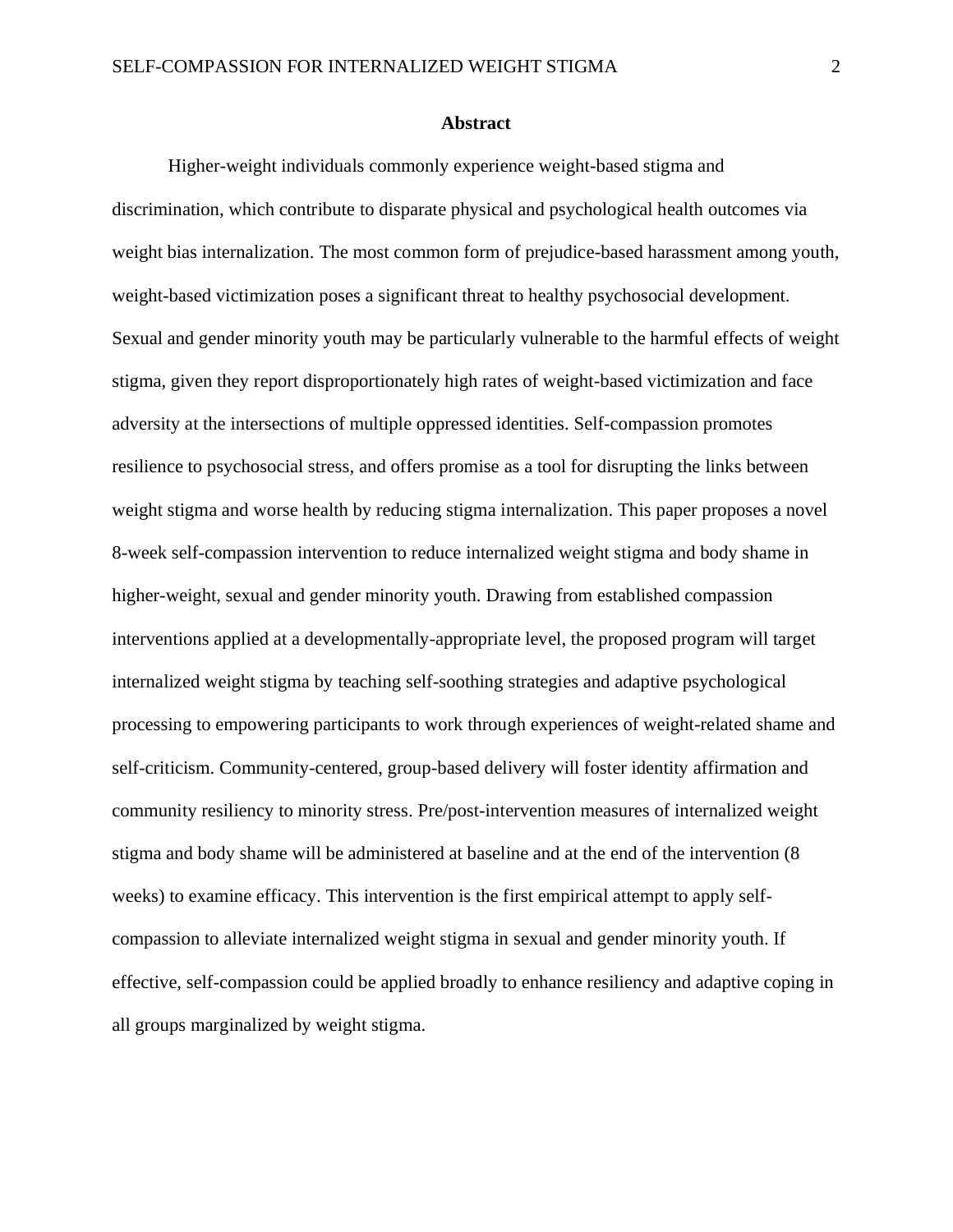#### **Introduction to Problem**

Stigma is a pervasive driver of inequity, and is recognized as a fundamental cause of health disparities in groups that are marginalized and oppressed (Hatzenbuehler et al., 2013). Higher-weight individuals are one such group who routinely face stigma and discrimination in their everyday lives (Puhl & Heuer, 2009). Weight-based victimization (i.e., bullying or teasing based on body weight) starts early in childhood; weight bias and anti-fat attitudes have been observed in children as young as four years old (Harrison et al., 2016; Puhl & Lessard, 2020). This stigma persists through adolescence to form a lifelong experience for higher-weight individuals across all sociodemographic groups (Puhl & Lessard, 2020). Weight stigma is related to numerous negative health outcomes including hypertension, dysfunctional eating, poor body image, low self-esteem, depression, low physical activity, and weight gain (Puhl & Suh, 2015; Tylka et al., 2014). Weight stigma predicts increased mortality risk independent of BMI (Sutin et al., 2015), and as such, has been identified as an underlying cause of health disorders that are commonly attributed to excess adiposity (Rubino et al., 2020; Wu & Berry, 2017).

The Weight-Based Social Identity Threat Model illustrates a mechanistic pathway by which weight stigma causes adverse health outcomes in individuals who embody a higher-weight identity (Hunger et al., 2015). Experiences of discrimination elicit a psychobiological stress response, chronic activation of which causes physiological damage and compromises psychological health (Hunger et al., 2015). A central mechanism by which weight stigma enacts its devastating consequences is weight bias internalization (Pearl & Puhl, 2018), the process by which derogatory cultural depictions of higher-weight individuals are internalized and directed towards the self to create the psychosomatic experience of having a stigmatized body (Williams & Annandale, 2019). Indeed, it may be the perception of weight that matters more than objective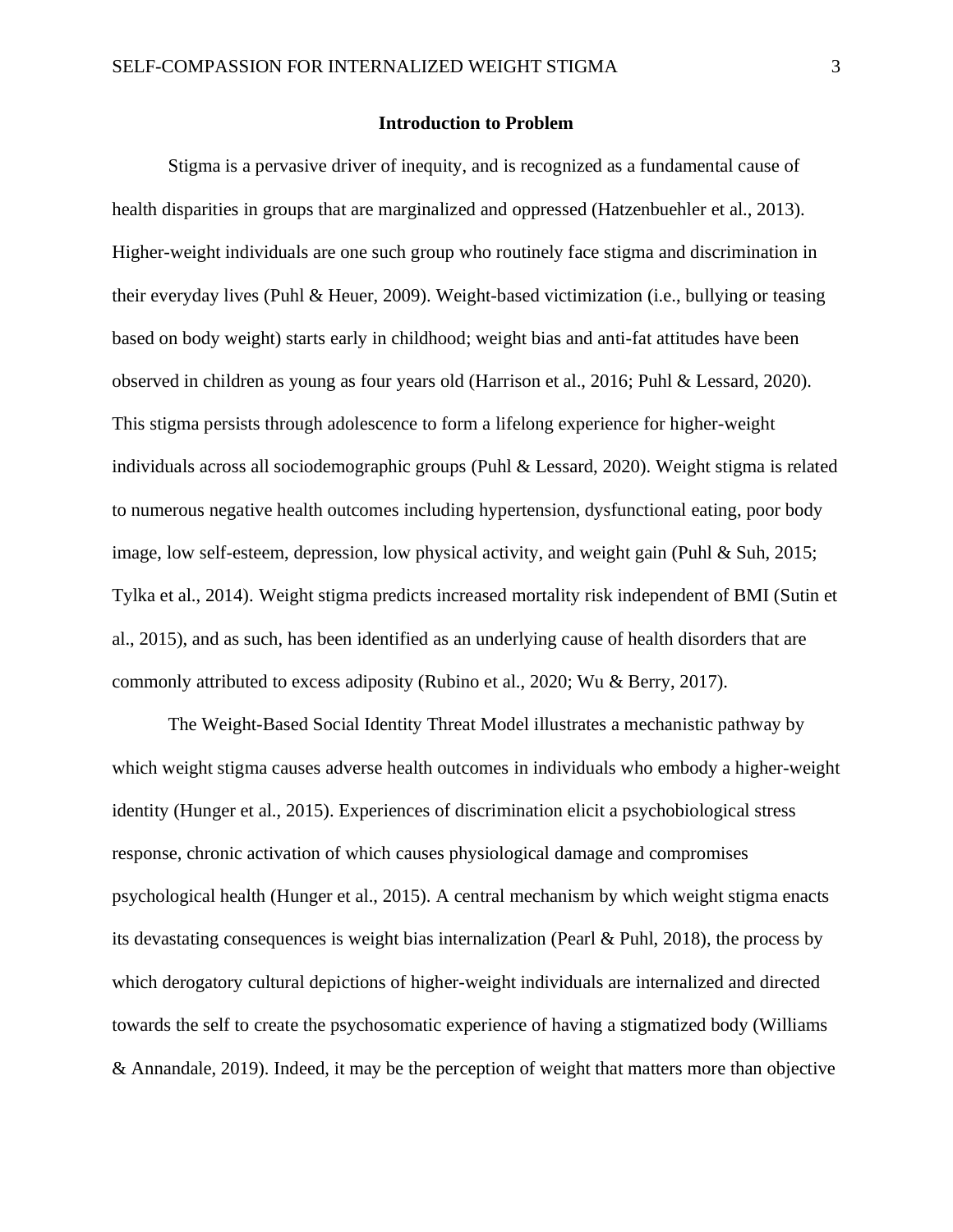BMI; identifying oneself as 'overweight' longitudinally predicts biomarkers of worse health across the weight spectrum (Daly et al., 2017). Shame is an affective state closely related to stigma internalization (Skinta et al., 2015), and is hypothesized to be another key mediator of the health effects of weight stigma due to its potent ability to trigger cortisol in response to social threats (Tomiyama, 2014). Given the prevalence of stigma towards higher-weight individuals (Puhl & Heuer, 2009), there is a critical need for resources to build resiliency in this marginalized population. Absent much-needed paradigm shifts in the way society views higherweight bodies, internalized weight stigma and body shame are promising targets for intervention.

### **Population**

The present intervention will target sexual and gender minority adolescents who identify as higher-weight. Weight/appearance-based harassment is the most common form of prejudicebased victimization in youth (Bucchianeri et al., 2016). Higher-weight youth are the most vulnerable to weight-based victimization, with 39.8% of obese boys and 49.8% of obese girls reporting weight/appearance-based harassment (Bucchianeri et al., 2016). Higher-weight youth are routinely stigmatized by their peers, teachers, parents and family (Puhl & Lessard, 2020). A review reports that weight-based victimization puts adolescents at risk for a host of negative health outcomes, including depressive symptoms, low self-esteem, suicidal ideation, social and interpersonal difficulties, poor academic performance, weight gain, disordered eating behaviours, physical activity disengagement, and substance use (Puhl & Lessard, 2020). Adolescence is a critical developmental period during which neurophysiological systems that regulate affect and self-identity undergo rapid maturation (Gilbert & Irons, 2009). As such, formative experiences during adolescence can have long-lasting health consequences, making the experience of weight stigma especially damaging to youth (Puhl & Lessard, 2020).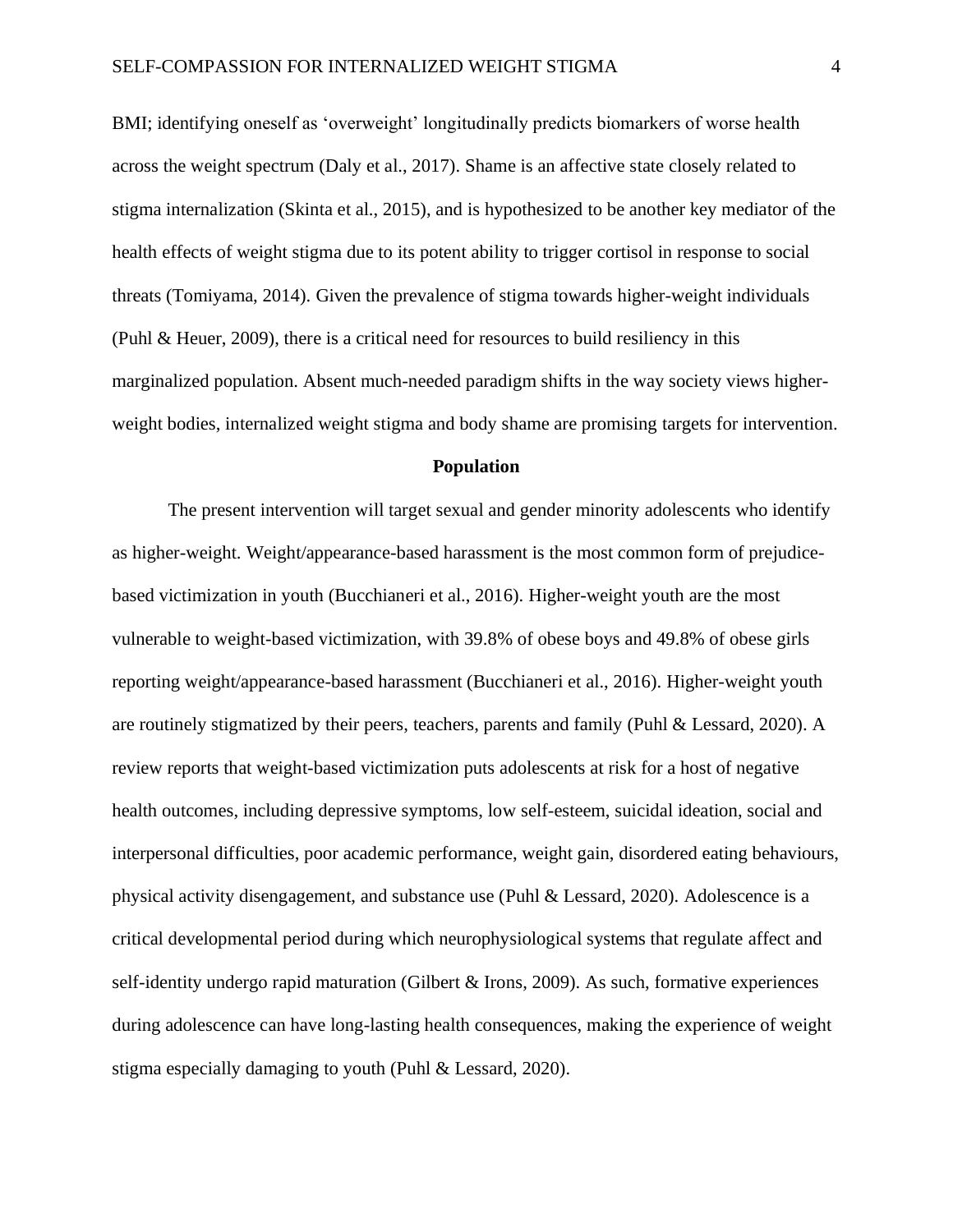Weight stigma often intersects with other forms of societal marginalization, and individuals who identify with multiple devalued social categories can experience cumulative disadvantages that are unique to the interactions of these identities (Himmelstein et al., 2017). Individuals with sexual and gender minority identities suffer health disparities due to structural and social discrimination (Williams & Mann, 2017), and thus, sexual and gender minority youth are disproportionately vulnerable to weight stigma. LGBQ youth experience higher rates of all types of harassment compared to their peers, including weight and appearance-based victimization (Bucchianeri et al., 2016). The stressors associated with both sexual/gender minority stigma and weight stigma compound, making these multiply-marginalized individuals uniquely vulnerable to the risks of minority stress (Panza et al., 2020). Thus, Puhl et al. (2020) identify the urgent need for strategies to support adaptive coping and reduce weight stigmarelated distress in minority communities (such as sexual and gender minorities) who face adversity at the intersections of body inequity with other oppressed identities.

Clearly, weight stigma has devastating consequences for higher-weight sexual and gender minority youth. Interventions aimed at targeting the psychological mediators of weight stigma (such as internalization and shame) may effectively disrupt the relationship between weight stigma and worse health. Resiliency factors can buffer the effects of minority stress; for example, social supports can foster community resilience, connectedness, and identity affirmation (Meyer, 2015). At the individual level, psychosocial factors such as self-compassion have been shown to protect against minority stress by facilitating adaptive coping in sexual and gender minority youth (Vigna et al., 2018). Unfortunately, little research has focused on developing interventions to protect against weight stigma in multiply-marginalized groups. The present study will test a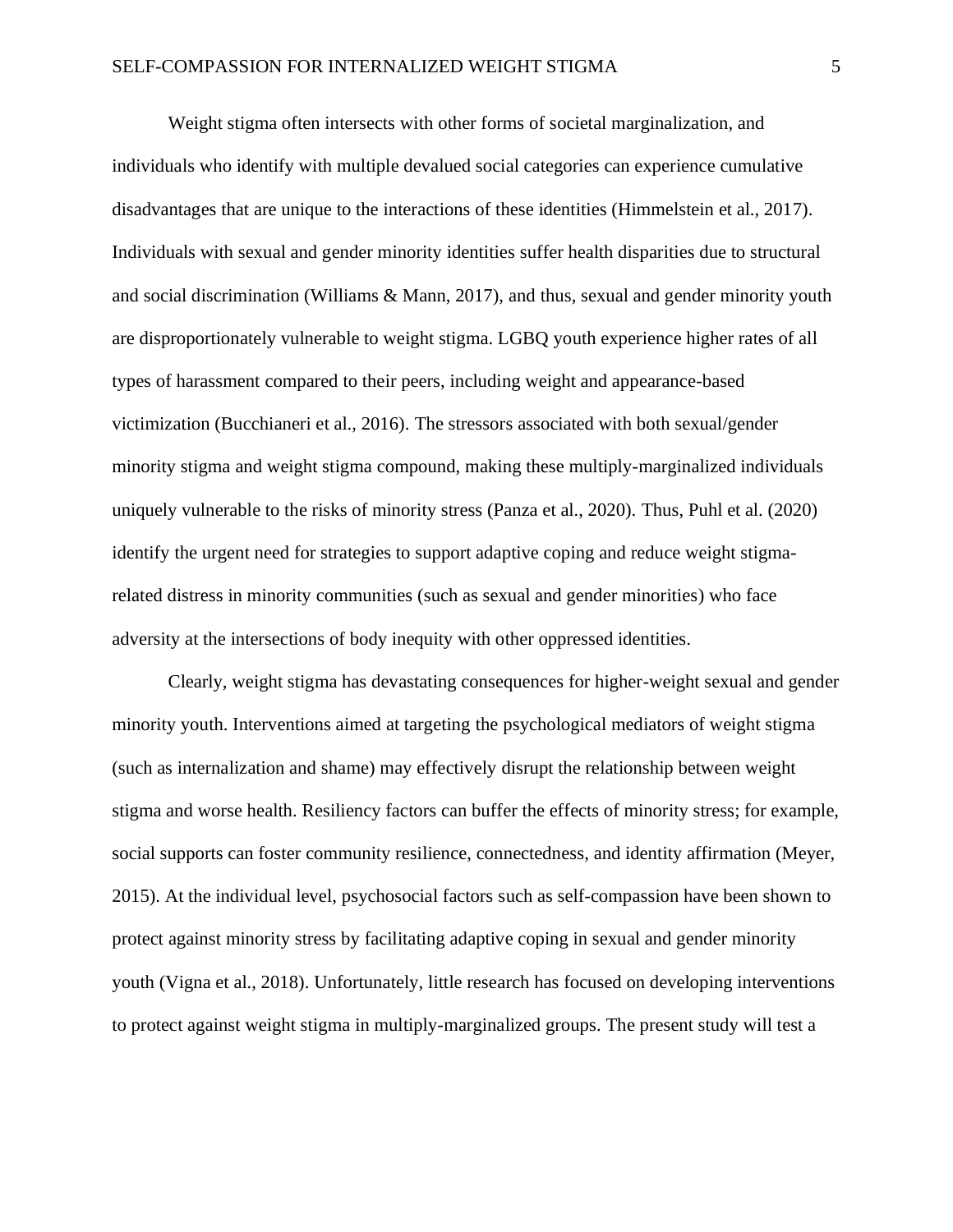novel approach to reducing weight stigma internalization and body shame via a self-compassion intervention for higher-weight, sexual and gender minority adolescents.

#### **Outcomes**

The primary outcome targeted by this intervention is internalized weight stigma. Weight stigma internalization is robustly associated with adverse mental health outcomes, and growing evidence suggests it also causes worse physical health (Pearl & Puhl, 2018). Although understudied in youth, preliminary findings indicate that the harmful effects of weight stigma internalization are present in adolescence (Pearl & Puhl, 2018). Because embodiment of the socially devalued identity (i.e., higher-weight) is theorized to be a central mediator of the harmful effects of weight stigma (Hunger et al., 2015), weight stigma internalization is a promising target for disrupting these adverse links.

Body shame will be targeted as a secondary outcome. Body shame is a self-conscious emotional response to perceived failure of the body to meet societal ideals (Frederickson & Roberts, 1997), and trait levels of body shame have been shown to predict mental and physical health outcomes like depression, disordered eating and infections (Lamont, 2015). Due to heightened sensitivity to social comparisons, adolescence is a vulnerable period for negative selfevaluative responses such as shame and self-criticism (Gilbert & Irons, 2009). Weight stigma is a potent elicitor of shame (Brewis & Bruening., 2018), and in turn shame plays a key role in the psychophysiological response to stigma (Tomiyama, 2014). Thus, body shame may be a key mediator of both the psychological and physiological effects of weight stigma (Tomiyama, 2014), making it another promising target for intervention.

Pre/post-intervention measures of internalized weight stigma and body shame will be administered at baseline and at the end of the intervention (8 weeks) to examine efficacy. Self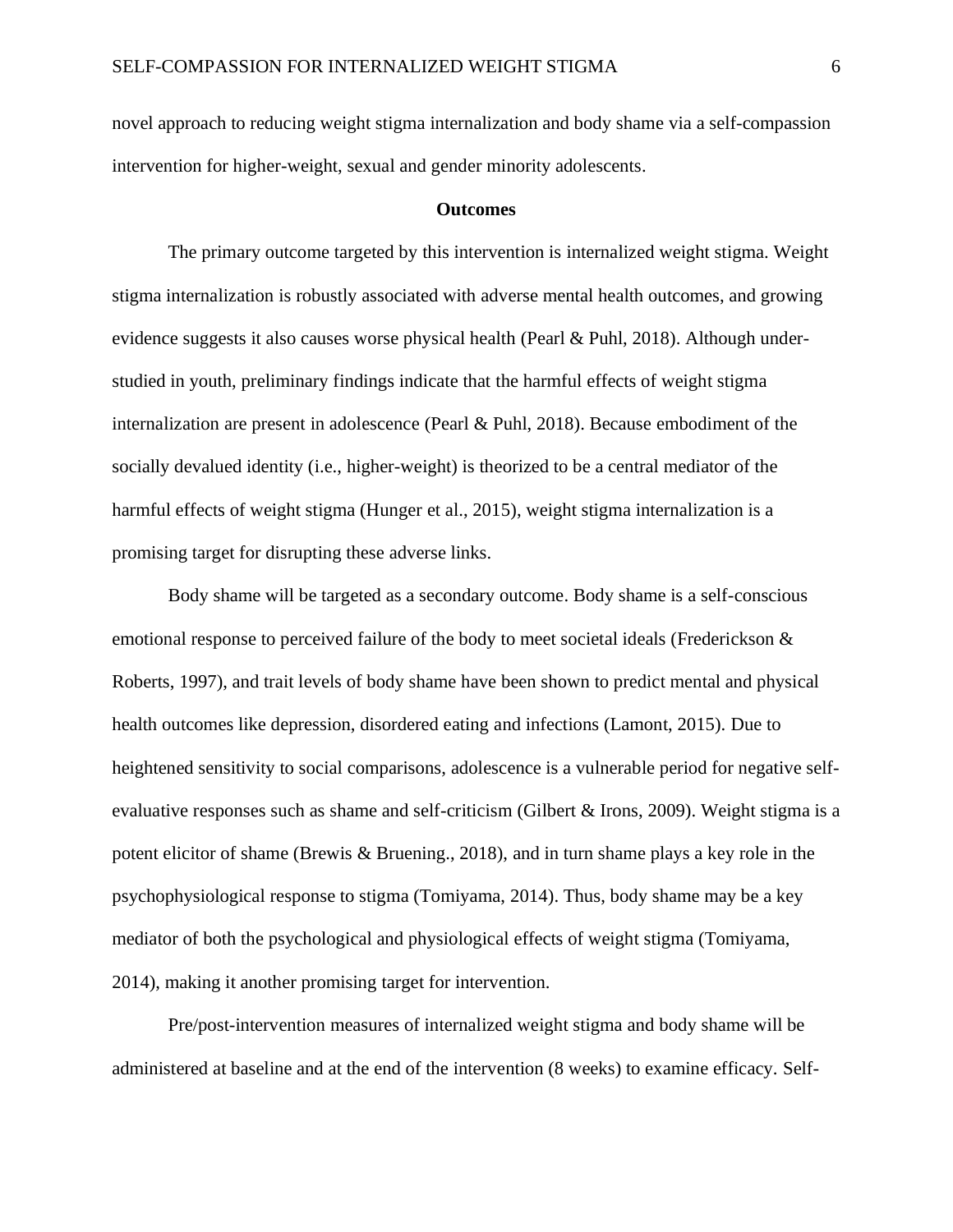compassion will also be evaluated at baseline and 8 weeks as a manipulation check, to ensure the intervention was successful at increasing trait-level self-compassion. Analysis will examine within-participants change in internalized weight stigma, body shame and self-compassion over time. Because this is a preliminary investigation testing a novel intervention, no control group will be used. Success will be defined as meaningful within-participant reductions pre/post intervention in weight stigma internalization and body shame.

Weight stigma internalization will be quantified using the Weight Bias Internalization Scale (Durso & Latner, 2008), which measures the degree to which stigmatizing stereotypes of higher-weight individuals are endorsed and directed towards the self. This scale been successfully applied to adolescent populations (Puhl & Himmelstein, 2018; Roberto et al., 2012). Body shame will be measured with the body shame subscale of the Objectified Body Consciousness Scale-Youth (Lindberg et al., 2006), to quantify the shame experienced when the body is perceived to fall short of cultural body standards. Total mean self-compassion will be quantified using the 26-item Self-Compassion Scale (Neff, 2003b), which is reliable for use in adolescent populations (Neff & McGehee, 2010).

#### **Intervention**

The present intervention aims to reduce internalized weight stigma and body shame via an 8-week group program teaching self-compassion. Self-compassion is a psychological process that can facilitate adaptive coping and resilience by disrupting the psychobiological response to distress, and offers promise as a tool for reducing stigma internalization (Vigna et al., 2018) and shame (Gilbert, 2010). As described by Neff (2003a), self-compassion is comprised of three components: self-kindness (as opposed to self-criticism), non-judgemental mindful awareness (as opposed to over-identification with negative experiences), and common humanity (as opposed to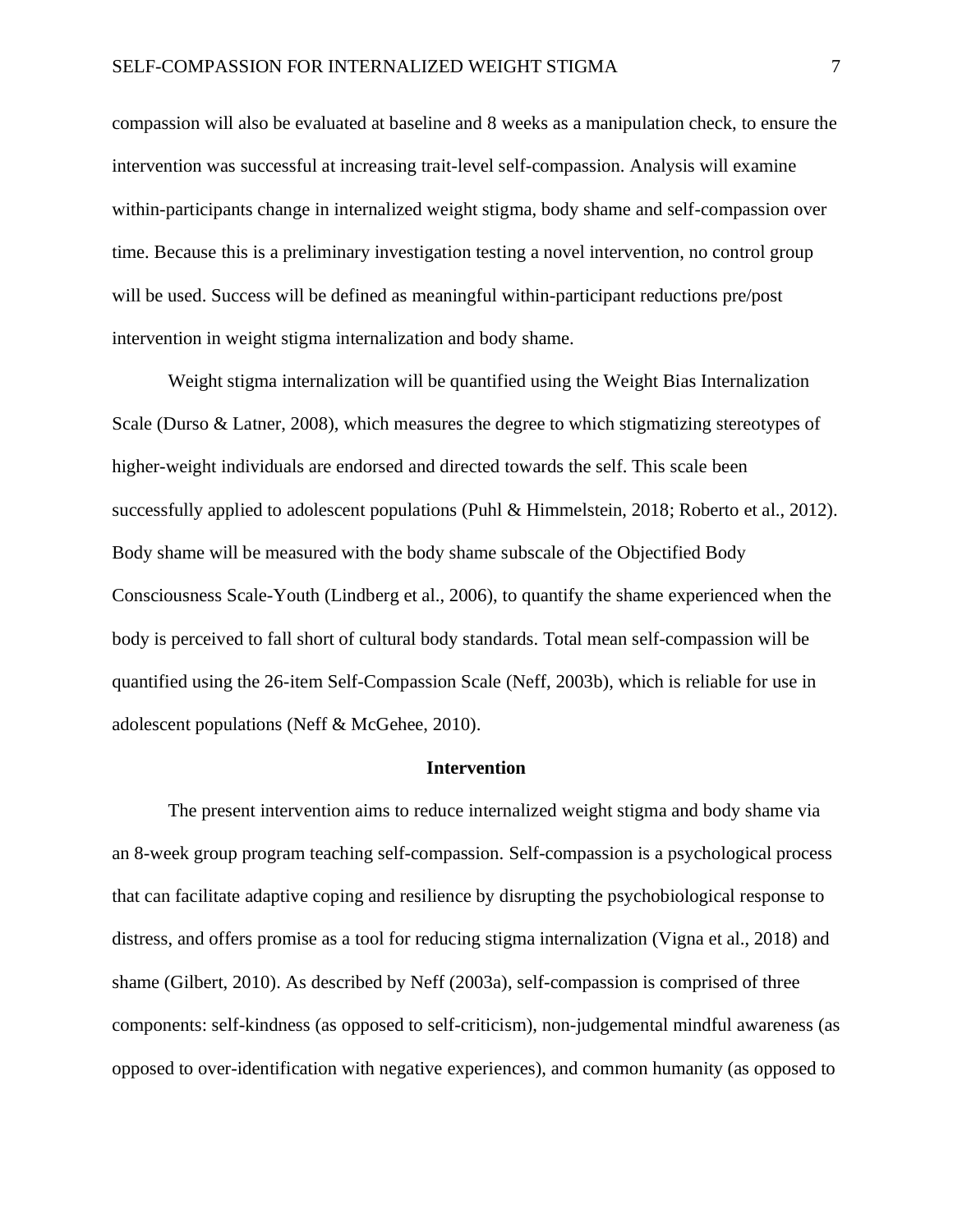self-isolation). Essentially, self-compassion is the extension of a kind and understanding attitude towards oneself during times of pain or perceived failure (Neff, 2003a).

Cross-sectional research in sexual and gender minority youth has found that higher levels of trait self-compassion protect against minority stress by buffering the relationship between minority status and mental health symptoms, which implicates this construct as a promising target for interventions seeking to reduce minority health disparities (Vigna et al., 2018). Moreover, self-compassion is directly opposed to stigma-related states like shame and selfcriticism, and has been described as an antidote to social threat (Gilbert & Procter, 2006). Metaanalyses have found that self-compassion is positively associated with a wide range of physical health indicators (Phillips & Hine, 2021), and that self-compassion confers resilience to psychopathology (MacBeth & Gumley, 2012). The health benefits of self-compassion may be partly mediated by its ability to dampen harmful psychobiological responses to stress (Arch et al., 2014; Breines et al., 2014, 2015; Svendsen et al., 2016), the same mechanisms hypothesized to contribute to health disparities in stigmatized social groups (Lick et al., 2013). In support of these hypotheses, self-compassion has been shown to buffer the adverse mental and physical health effects of self-stigma in higher-weight individuals (Hilbert et al., 2015).

Self-compassion can be effectively targeted to reduce internalized weight stigma. A 3.5 month group-based mindfulness and acceptance intervention incorporating self-compassion significantly reduced weight self-stigma and self-criticism in higher-weight women (Palmeira et al., 2017). A two-day intensive compassion-focused therapy intervention likewise decreased internalized weight stigma, psychological distress and body dissatisfaction in higher-weight women, with self-compassion and weight stigma improvements maintained at three-month follow-up (Forbes et al., 2020). Self-compassion has also shown efficacy in combating shame.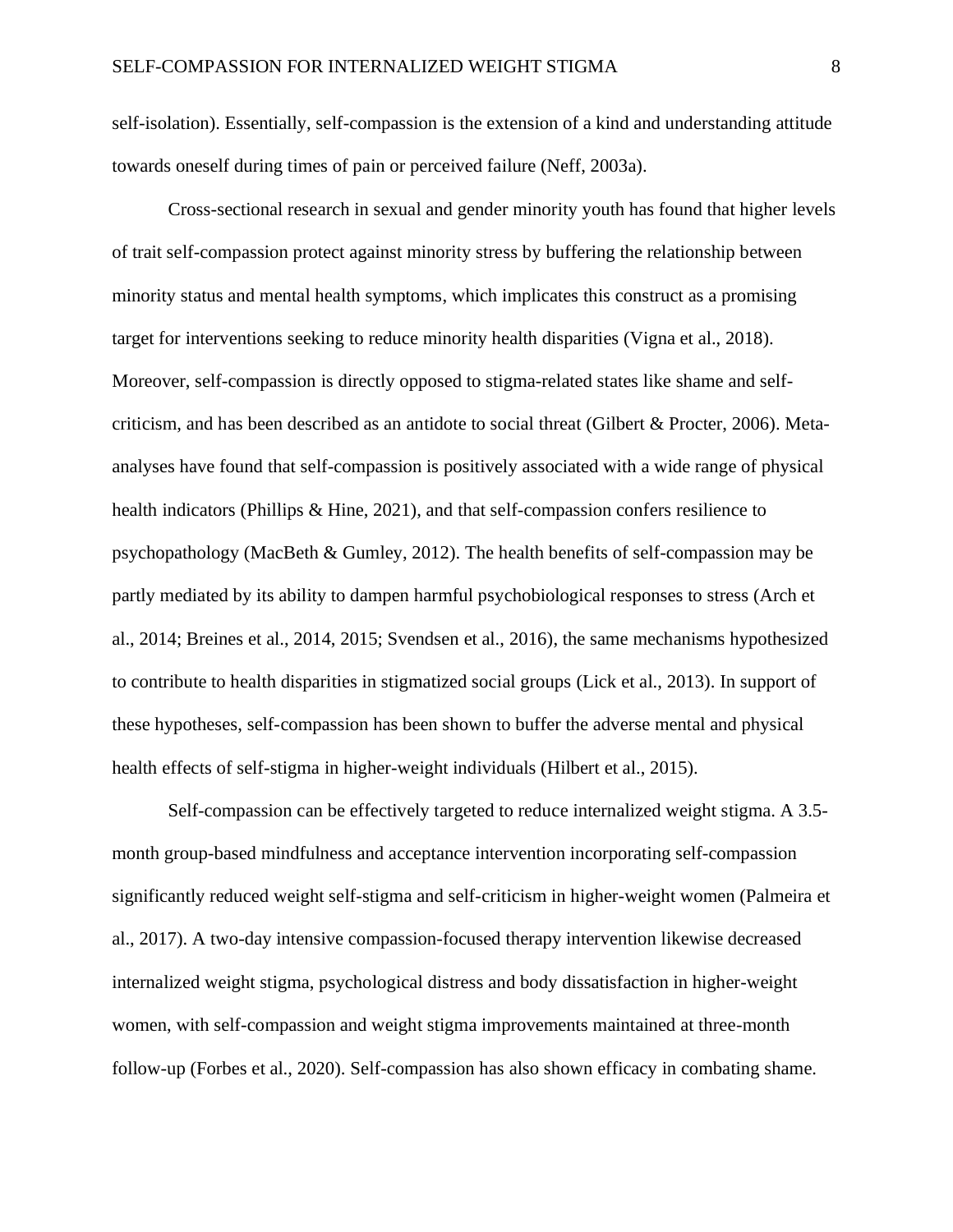Compassion-focused therapy is empirically well-supported in its ability to mitigate shame and self-criticism by fostering compassion for the self and others (Gilbert, 2010). Preliminary findings suggest that these benefits extend to body shame as well (Carter et al., 2020). Selfcompassion interventions have been successfully applied to adolescent populations to enhance positive body image, mental health, well-being and resilience (Bluth & Eisenlohr-Moul, 2017; Galla, 2016; Rodgers et al., 2018). Despite this promising evidence, the weight stigma-reducing effects of a self-compassion intervention have yet to be empirically tested in youth.

Per a meta-analysis by Alleva et al. (2015), interventions targeting improvements in body image are most effective when they are conducted in a group format, with a facilitator present, and over multiple sessions. As such, the present intervention will consist of weekly 1.5-hour group sessions repeated for 8 weeks, a similar duration to those used in prior effective selfcompassion interventions for adolescents (Bluth & Eisenlohr-Moul, 2017; Rodgers et al., 2018). The sessions will be led by a clinical psychologist, supported by graduate students, and will be conducted in an accessible community location (e.g., community center) to ensure equitable access. Because the sample is a multiply-marginalized population, the group format is crucial to building community resiliency. The intervention offers an opportunity for self-identified higherweight, sexual and gender minority adolescents to connect with others who share those identities and face similar adversities. Thus, this intervention will promote resiliency to minority stresses (such as weight and sexual/gender minority stigma) not only by developing compassionate strategies for overcoming adversity but also by building a social support network upon which participants can experience belonging, community pride, and identity affirmation (Meyer, 2015).

The intervention will draw from approaches used in Mindful Self-Compassion training (Germer & Neff, 2019) and Compassion-Focused Therapy (Gilbert, 2010), applied at a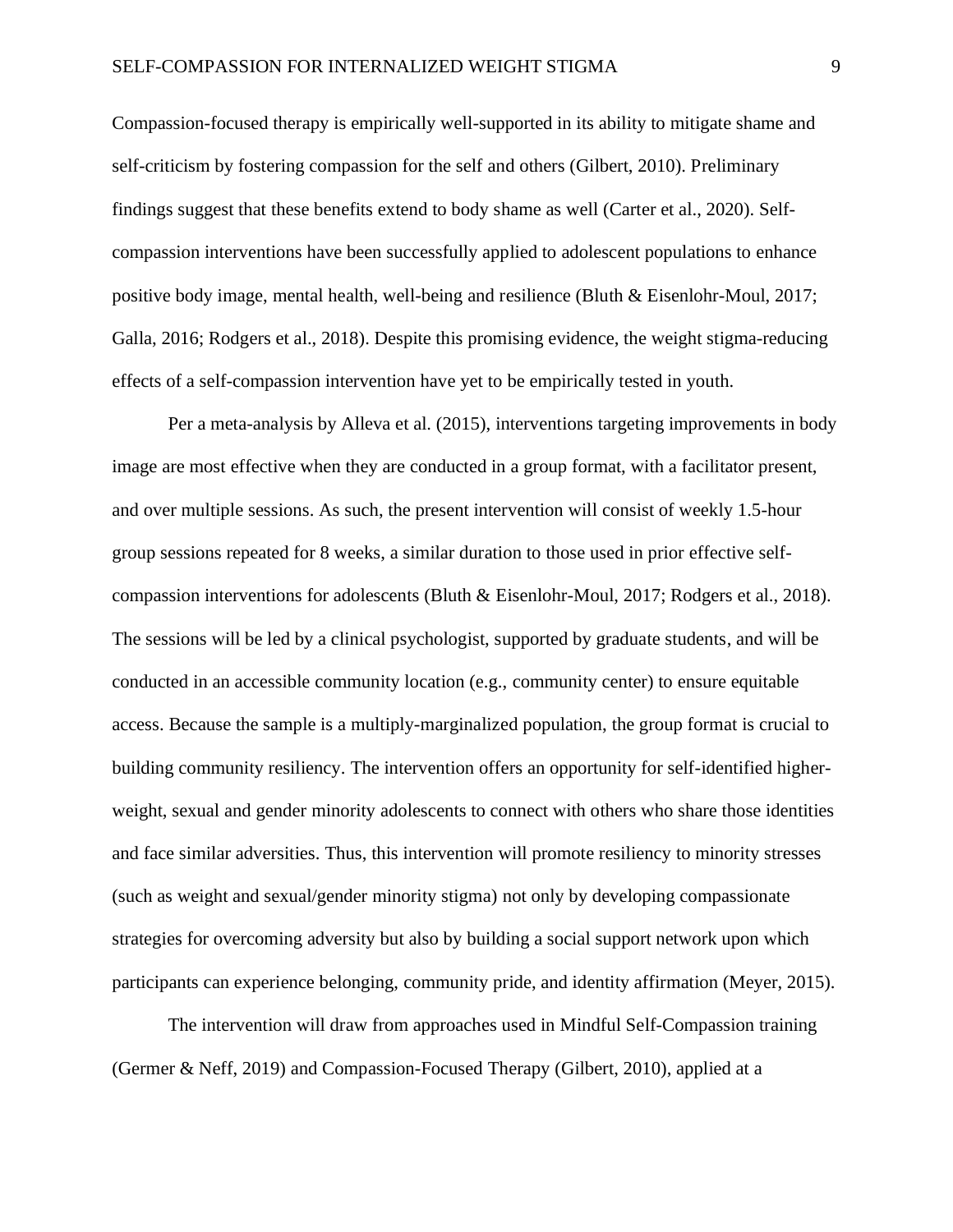developmentally-appropriate level for adolescents. The techniques used will be specifically tailored to target weight stigma, by instilling compassionate and self-affiliative processes to work through experiences of weight-related shame and self-criticism (Gilbert, 2014). Mindfulness is a core component of self-compassion (Neff, 2003a), so each session will open with 15 minutes of meditation practice (Germer & Neff, 2019) to promote awareness of the present moment whereby bodily and emotional experiences are noticed and accepted without judgment (following Palmeira et al., 2017). Meditations will be adapted from the three core mediations of Germer & Neff's Mindful Self-Compassion Program (2019): affectionate breathing, lovingkindness for ourselves, and giving and receiving compassion. These meditations will also include somatosensory-focused themes to tap into the body-salient themes of weight stigma and adolescent development, incorporating breath awareness, body scans and physical sensation awareness (following Palmeira et al., 2017; Rodgers et al., 2018) and loving-kindness for the difficult changes during adolescence (Bluth & Eisenlohr-Moul, 2017).

Meditation will be followed by 30 minutes of shared experience (following Palmeira et al., 2017), a facilitated open discussion during which participants can connect with one another by sharing their experiences with stigma, identity, and self-compassion. This exercise is intended to build group cohesion through the establishment of an open, safe environment. It will promote connectedness and belonging to protect against minority stress (Meyer, 2015), and will tap into the Common Humanity element of self-compassion (Neff, 2003a), by reinforcing the shared human experiences of personal adversity and perceived imperfections.

The remaining 45 minutes of each session will focus on interactive delivery of selfcompassion education and exercises within a structured curriculum (Germer & Neff, 2019). Session themes will be drawn heavily from Mindful Self-Compassion (Germer & Neff, 2019)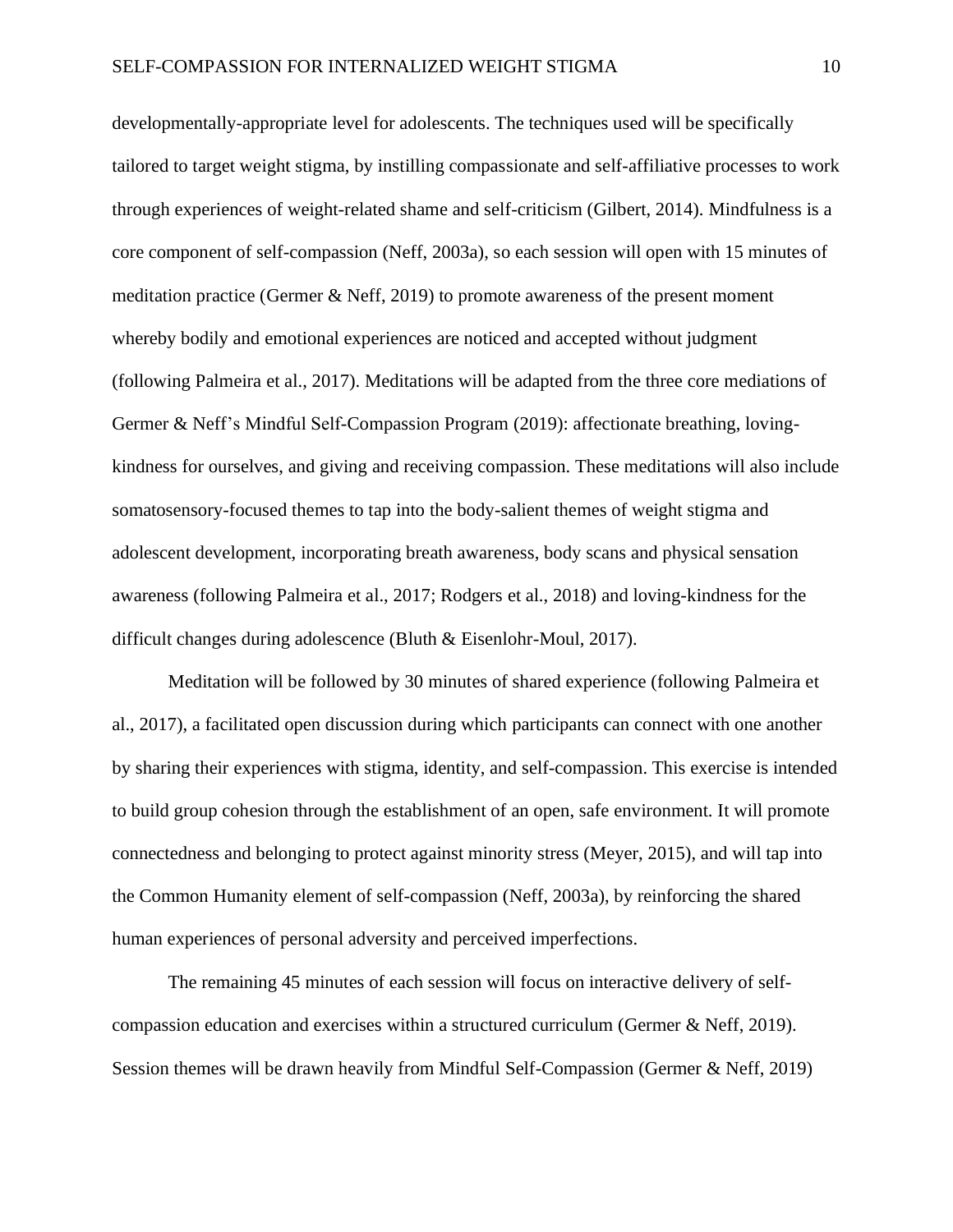and Compassion-Focused Therapy (Gilbert, 2010). As is customary is mindful self-compassion programs, self-compassion will be taught through a mixed-methods experiential approach (Germer & Neff, 2019). Psychoeducation will cover conceptual introductions to selfcompassion, shame, stigma, and affect regulation. Emphasis will be placed on framing internalized stigma (and associated states such as shame and self-criticism) as automatic safety strategies that evolved due to the necessity of positive social evaluations to human survival, and not weaknesses or character failures (Gilbert & Procter, 2006). Compassion-inducing activities (i.e., imagining a compassionate friend, identifying self-critical thoughts and reframing them with a compassionate voice, writing compassionate letters to self, supportive self-soothing) will teach participants to work through difficult emotions by activating self-soothing systems and to develop feelings of warmth and kindness towards themselves (Gilbert & Procter, 2006). Mindfulness exercises will promote non-judgmental awareness in everyday life, supporting participants' abilities to identify maladaptive thoughts and while recognizing opportunities for self-compassion and self-care (Palmeira et al., 2017). Core-values exercises such as guided discussions, written reflection and expressive art will give participants the opportunities to define and express their values and identities (Bluth & Eisenlohr-Moul, 2017). These exercises will promote identity affirmation, motivation to lead a healthy and positive life, and a focus on nonbody personal qualities. Each session will end with a moment of self-appreciation (Bluth  $\&$ Eisenlohr-Moul, 2017), and participants will be provided a weekly audio meditation and/or journaling exercise to enhance their compassionate practice at home (Palmeira et al., 2017).

#### **Significance**

This intervention is the first empirical attempt to apply self-compassion to alleviate the harmful effects of weight stigma in sexual and gender minority youth. Weight-based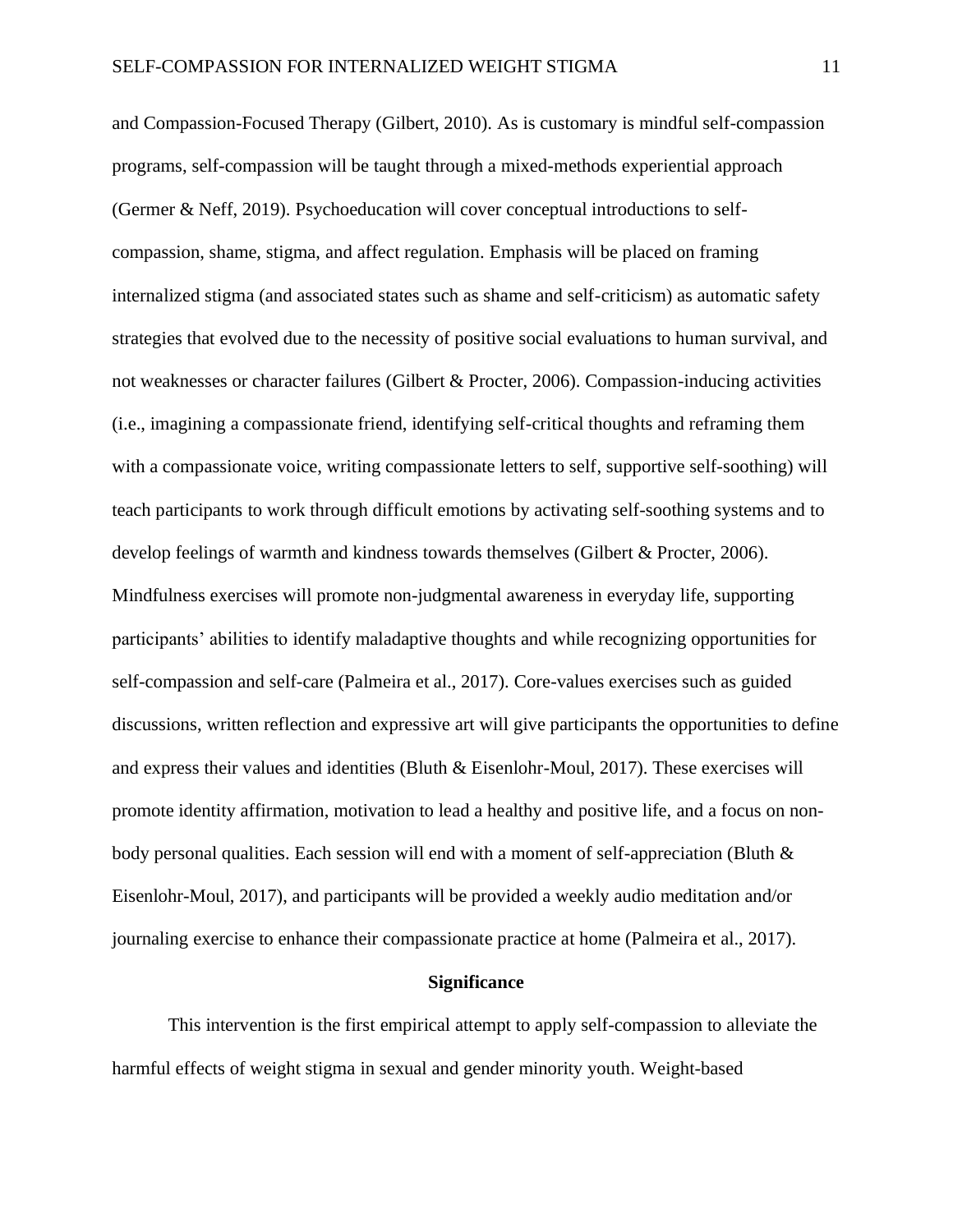discrimination is a major public health concern across North American society (Puhl & Heuer, 2009), but can have particularly devastating effects in populations that already face adversity due to marginalized identities (Puhl et al., 2020). Sexual and gender minority youth report high rates of weight-based victimization (Puhl et al., 2019), and the interaction of sexual and gender identity with weight status can leave this group highly vulnerable to the negative health outcomes of experiencing stigma (Himmelstein et al., 2019). Yet, adolescence is a period of increased vulnerability to psychopathology, whereby developmental processes relating to identity formation and affect regulation can have drastic impacts on distal health and behavioural outcomes (Gilbert & Irons, 2009; Perry, 2000). Accordingly, promoting adaptive psychological processing could set a positive developmental trajectory, making adolescence a prime time for intervention.

Self-compassion may be able to buffer the harmful effects of weight stigma by attenuating stigma internalization and thus preventing the resulting affective states such as shame and self-criticism. Drawing from successful interventions in both clinical and healthy samples, this intervention aims to empower participants to adopt a kind and understanding attitude towards themselves by providing evidence-based psychological education, inductions and exercises in a supportive, identity-affirming group context. By disrupting the psychobiological stress mechanisms by which weight stigma drives adverse health outcomes, self-compassion could help reduce health inequities in higher-weight individuals who face adversity at the intersections of multiple marginalized identities. If shown to be effective, self-compassion could be applied broadly to enhance resiliency and adaptive coping in all groups harmed by the pernicious effects of weight stigma.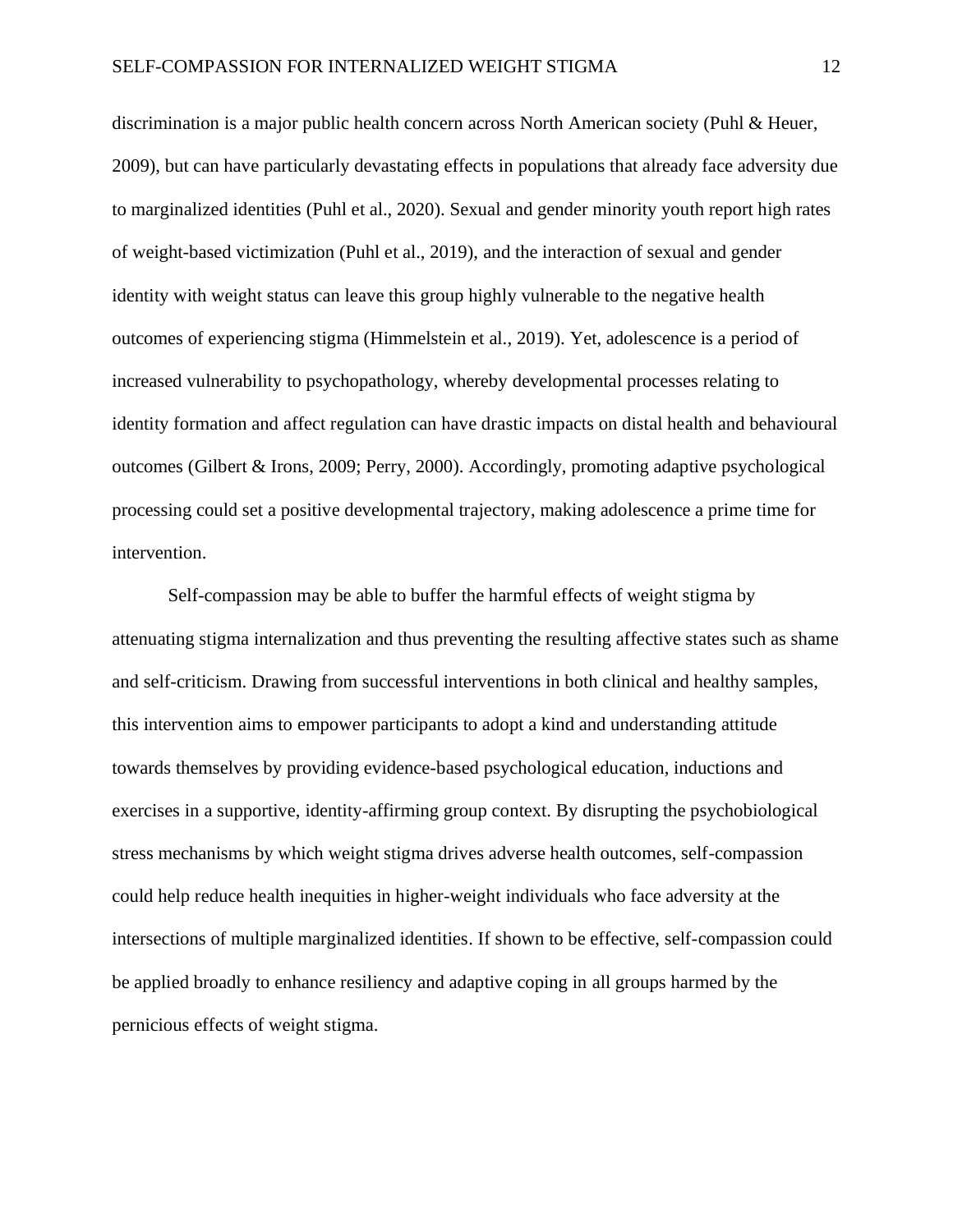#### **References**

Alleva, J. M., Sheeran, P., Webb, T. L., Martijn, C., & Miles, E. (2015). A meta-analytic review of stand-alone interventions to improve body image. *PloS One*, *10*(9), e0139177. https://doi.org/10.1371/journal.pone.0139177

Arch, J. J., Brown, K. W., Dean, D. J., Landy, L. N., Brown, K. D., & Laudenslager, M. L. (2014). Self-compassion training modulates alpha-amylase, heart rate variability, and subjective responses to social evaluative threat in women. *Psychoneuroendocrinology*, *42*, 49–58. https://doi.org/10.1016/j.psyneuen.2013.12.018

- Bluth, K., & Eisenlohr-Moul, T. A. (2017). Response to a mindful self-compassion intervention in teens: A within-person association of mindfulness, self-compassion, and emotional well-being outcomes. *Journal of Adolescence*, *57*, 108–118. <https://doi.org/10.1016/j.adolescence.2017.04.001>
- Breines, J. G., Thoma, M. V., Gianferante, D., Hanlin, L., Chen, X., & Rohleder, N. (2014). Selfcompassion as a predictor of interleukin-6 response to acute psychosocial stress. *Brain, Behavior, and Immunity*, *37*, 109–114.<https://doi.org/10.1016/j.bbi.2013.11.006>
- Breines, J. G., McInnis, C. M., Kuras, Y. I., Thoma, M. V., Gianferante, D., Hanlin, L., Chen, X., & Rohleder, N. (2015). Self-compassionate young adults show lower salivary alphaamylase responses to repeated psychosocial stress. *Self and Identity: The Journal of the International Society for Self and Identity*, *14*(4), 390–402. https://doi.org/10.1080/15298868.2015.1005659

Brewis, A., Trainer, S., Han, S., & Wutich, A. (2017). Publically misfitting: Extreme weight and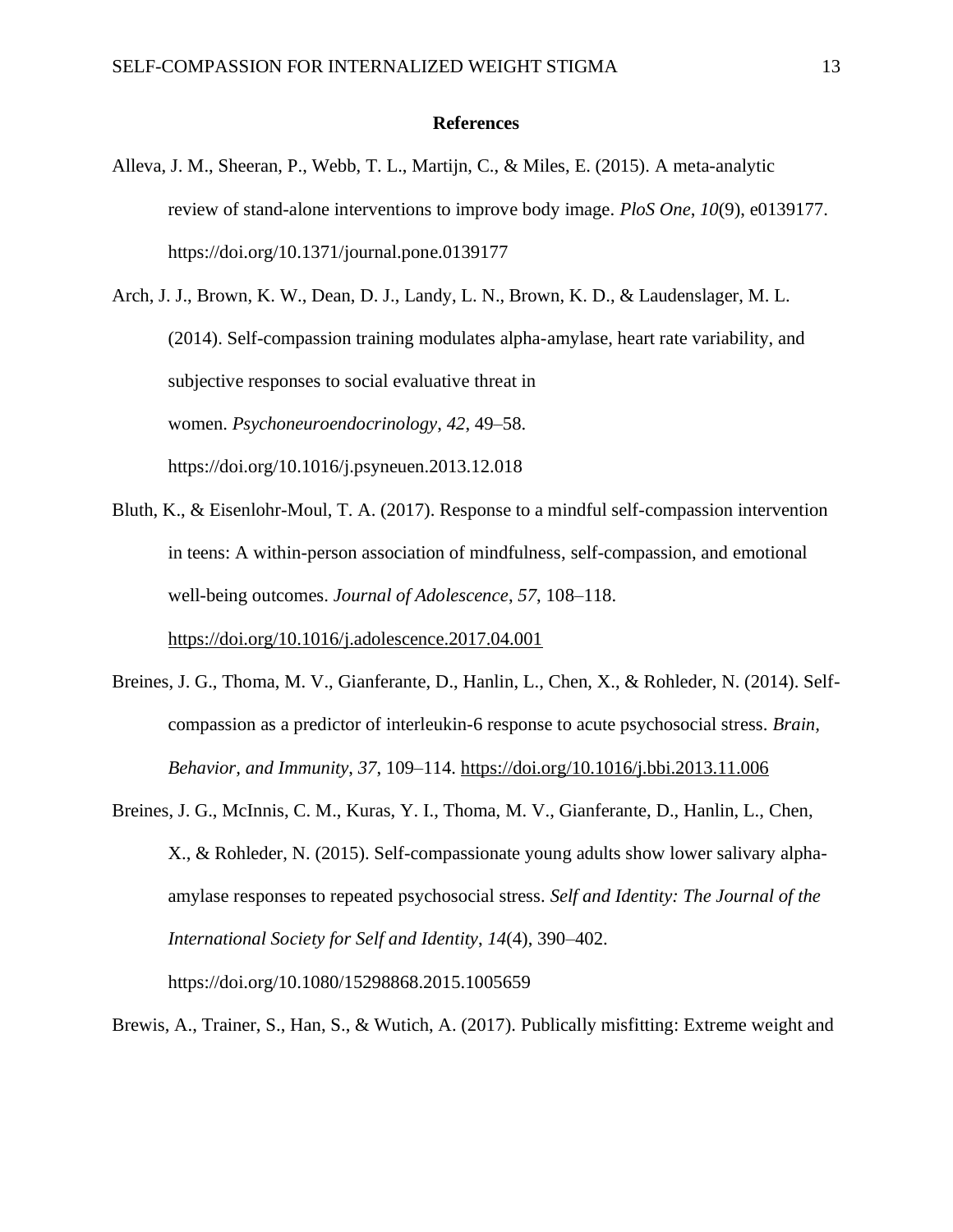the everyday production and reinforcement of felt stigma. *Medical Anthropology Quarterly*, *31*(2), 257–276. https://doi.org/10.1111/maq.12309

- Bucchianeri, M. M., Gower, A. L., McMorris, B. J., & Eisenberg, M. E. (2016). Youth experiences with multiple types of prejudice-based harassment. *Journal of Adolescence*, *51*, 68–75.<https://doi.org/10.1016/j.adolescence.2016.05.012>
- Carter, A., Gilbert, P., & Kirby, J. (2020). Compassion focused therapy for body weight shame: A mixed methods pilot trial. *Clinical Psychology & Psychotherapy, 28*. doi: 10.1002/cpp.2488.
- Daly, M., Robinson, E., & Sutin, A. R. (2017). Does knowing hurt? Perceiving oneself as overweight predicts future physical health and well-being. *Psychological Science*, *28*(7), 872–881. https://doi.org/10.1177/0956797617696311
- Durso, L. E., & Latner, J. D. (2008). Understanding self-directed stigma: Development of the weight bias internalization scale. *Obesity (Silver Spring, Md.)*, *16 Suppl 2*, S80–S86. doi: 10.1038/oby.2008.448. PMID: 18978768.
- Forbes, Y. N., Moffitt, R. L., Van Bokkel, M., & Donovan, C. L. (2020). Unburdening the weight of stigma: Findings from a compassion-focused group program for women with overweight and obesity. *Journal of Cognitive Psychotherapy*, *34*(4), 336–357. https://doi.org/10.1891/JCPSY-D-20-00015
- Fredrickson, B. L., & Roberts, T.-A. (1997). Objectification theory: Toward understanding women's lived experiences and mental health risks. *Psychology of Women Quarterly, 21*(2), 173–206. [https://doi.org/10.1111/j.1471-6402.1997.tb00108.x](https://psycnet.apa.org/doi/10.1111/j.1471-6402.1997.tb00108.x)
- Galla, B. (2016). Within-person changes in mindfulness and self-compassion predict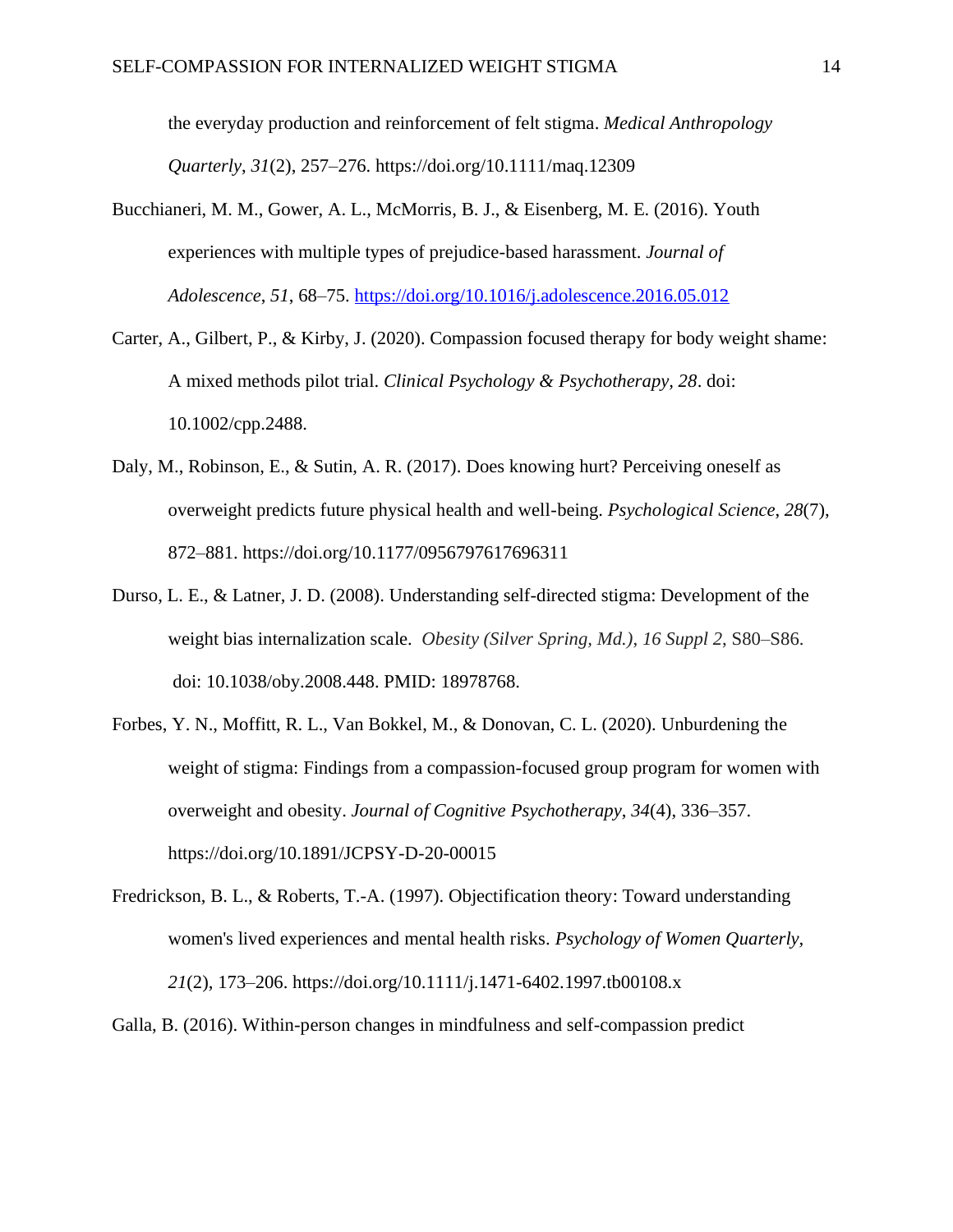enhanced emotional well-being in healthy, but stressed adolescents. *Journal of Adolescence, 49,* 204-217. doi: 10.1016/j.adolescence.2016.03.016.

- Germer, C., & Neff, K. D. (2019). Mindful self-compassion (MSC). In I. Itvzan (Ed.), *The handbook of mindfulness-based programs: Every established intervention, from medicine to education* (pp. 357-367). Routledge.
- Gilbert, P., & Procter, S. (2006). Compassionate mind training for people with high shame and self-criticism: Overview and pilot study of a group therapy approach. *Clinical Psychology & Psychotherapy, 13*(6), 353–379. [https://doi.org/10.1002/cpp.507](https://psycnet.apa.org/doi/10.1002/cpp.507)
- Gilbert, P., & Irons, C. (2008). Shame, self-criticism, and self-compassion in adolescence. In N. Allen & L. Sheeber (Eds.), *Adolescent emotional development and the emergence of depressive disorders* (pp. 195-214). Cambridge University Press. doi:10.1017/CBO9780511551963.011
- Gilbert, P. (2010). *The CBT distinctive features series. Compassion focused therapy: Distinctive features.* Routledge/Taylor & Francis Group.
- Gilbert P. (2014). The origins and nature of compassion focused therapy. *The British Journal of Clinical Psychology*, *53*(1), 6–41. https://doi.org/10.1111/bjc.12043
- Harrison, S., Rowlinson, M., & Hill, A. J. (2016). "No fat friend of mine": Young children's responses to overweight and disability. *Body Image*, *18*, 65–73. https://doi.org/10.1016/j.bodyim.2016.05.002
- Hatzenbuehler, M. L., Phelan, J. C., & Link, B. G. (2013). Stigma as a fundamental cause of population health inequalities. *American Journal of Public Health*, *103*(5), 813–821. https://doi.org/10.2105/AJPH.2012.301069

Hilbert, A., Braehler, E., Schmidt, R., Löwe, B., Häuser, W., & Zenger, M. (2015). Self-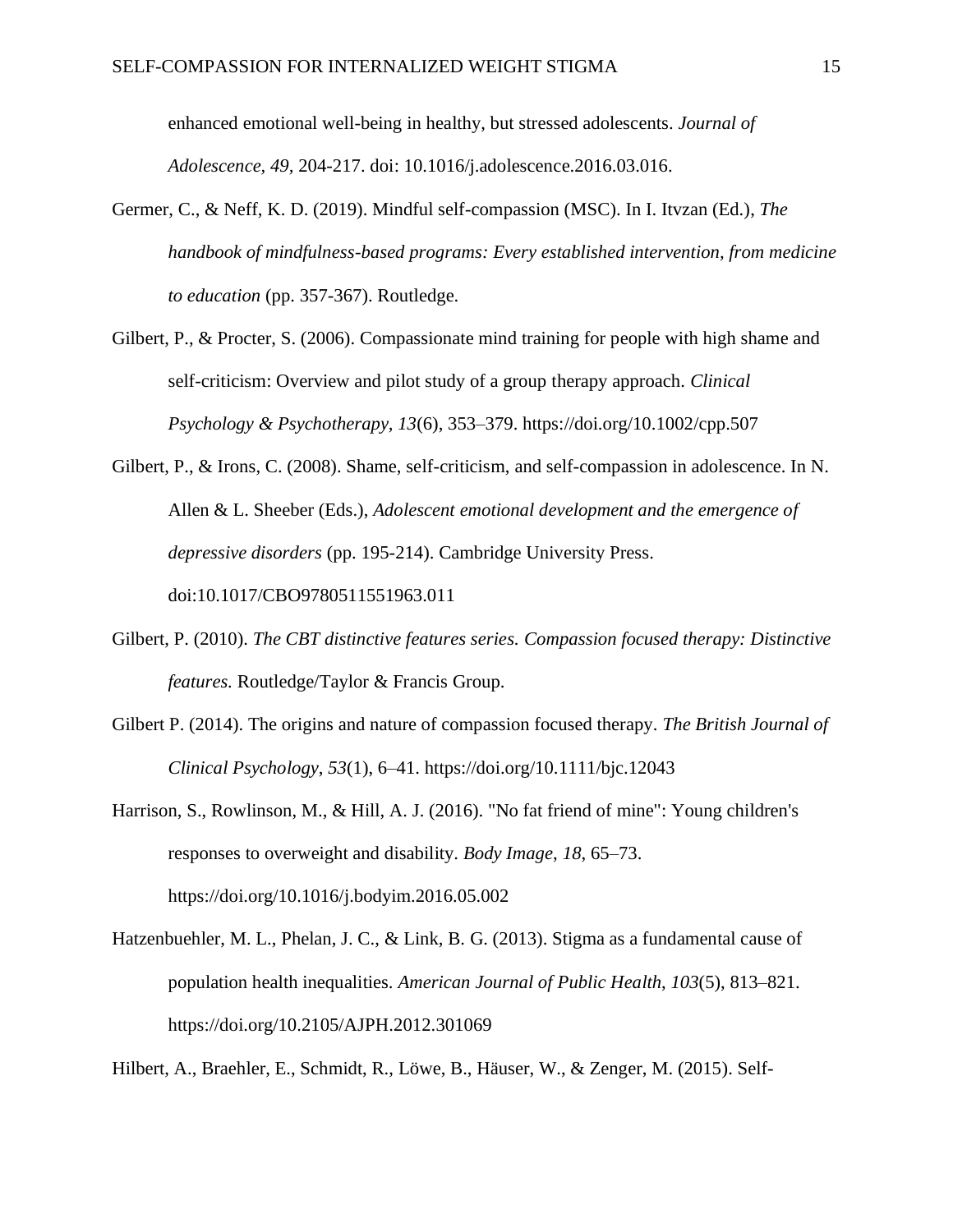compassion as a resource in the self-stigma process of overweight and obese individuals. *Obesity Facts*, *8*(5), 293–301. https://doi.org/10.1159/000438681

- Himmelstein, M. S., Puhl, R. M., & Quinn, D. M. (2017). Intersectionality: An understudied framework for addressing weight stigma. *American Journal of Preventive Medicine*, *53*(4), 421–431.<https://doi.org/10.1016/j.amepre.2017.04.003>
- Himmelstein, M. S., Puhl, R. M., & Watson, R. J. (2019). Weight-based victimization, eating behaviors, and weight-related health in sexual and gender minority adolescents. *Appetite*, *141*, 104321. https://doi.org/10.1016/j.appet.2019.104321
- Hunger, J. M., Major, B., Blodorn, A., & Miller, C. T. (2015). Weighed down by stigma: How weight-based social identity threat contributes to weight gain and poor health. *Social and Personality Psychology Compass*, *9*(6), 255–268.<https://doi.org/10.1111/spc3.12172>
- Lamont, J. M. (2015). Trait body shame predicts health outcomes in college women: A longitudinal investigation. *Journal of Behavioral Medicine*, *38*(6), 998–1008. https://doi.org/10.1007/s10865-015-9659-9
- Lick, D. J., Durso, L. E., & Johnson, K. L. (2013). Minority stress and physical health among sexual minorities. *Perspectives on Psychological Science: A Journal of the Association for Psychological Science*, *8*(5), 521–548. https://doi.org/10.1177/1745691613497965
- Lindberg, S. M., Hyde, J. S., & McKinley, N. M. (2006). A measure of objectified body consciousness for preadolescent and adolescent youth. *Psychology of Women Quarterly, 30*(1), 65–76. [https://doi.org/10.1111/j.1471-6402.2006.00263.x](https://psycnet.apa.org/doi/10.1111/j.1471-6402.2006.00263.x)
- MacBeth, A., & Gumley, A. (2012). Exploring compassion: a meta-analysis of the association between self-compassion and psychopathology. *Clinical Psychology Review*, *32*(6), 545– 552. https://doi.org/10.1016/j.cpr.2012.06.003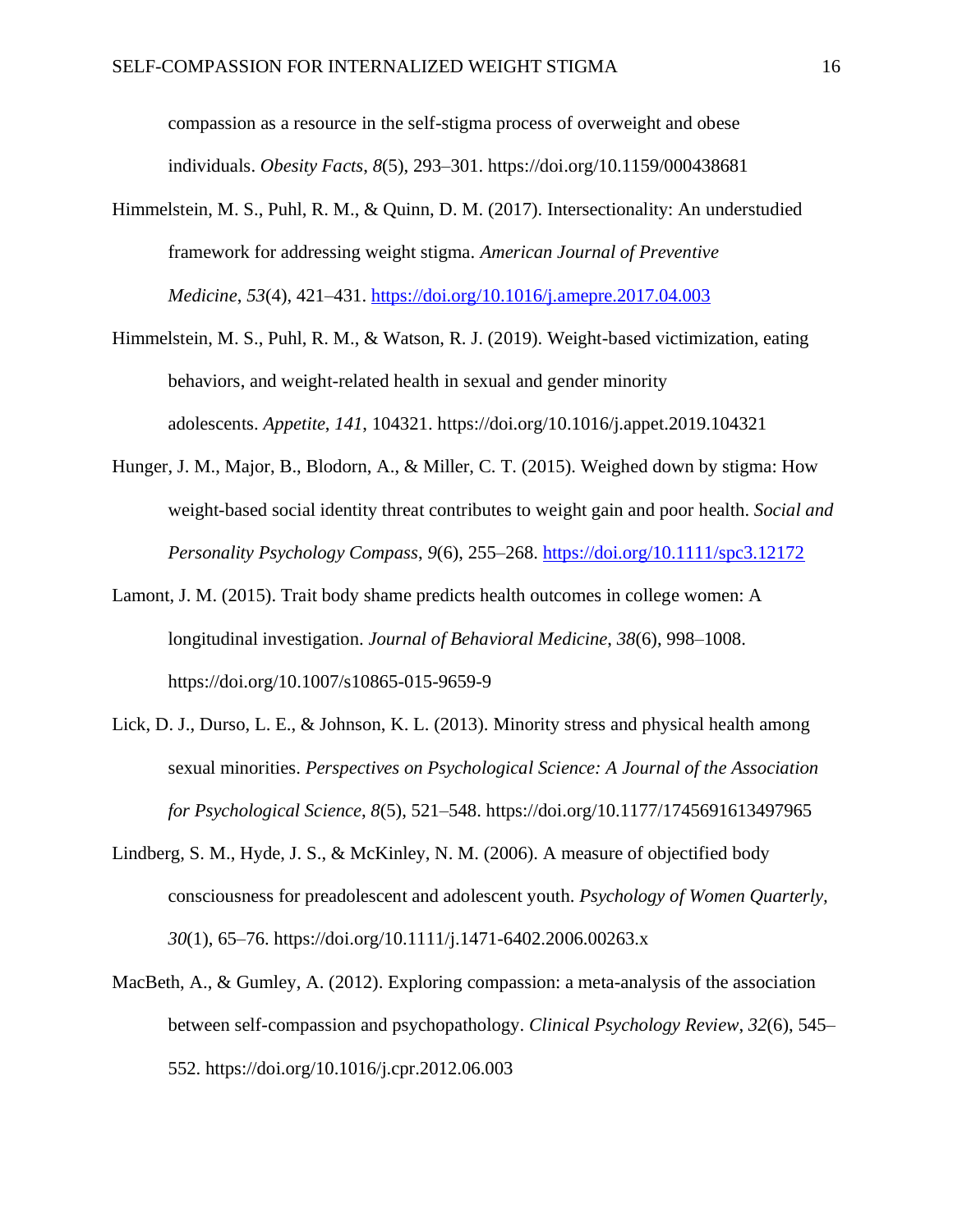- Meyer, I. H. (2015). Resilience in the study of minority stress and health of sexual and gender minorities. *Psychology of Sexual Orientation and Gender Diversity, 2*(3), 209– 213. [https://doi.org/10.1037/sgd0000132](https://psycnet.apa.org/doi/10.1037/sgd0000132)
- Neff, K. D. (2003a). Self-compassion: An alternative conceptualization of a healthy attitude toward oneself. *Self and Identity, 2*(2), 85–101. [https://doi.org/10.1080/15298860309032](https://psycnet.apa.org/doi/10.1080/15298860309032)
- Neff, K. D. (2003b). The development and validation of a scale to measure self-compassion. *Self and Identity, 2*(3), 223–250. [https://doi.org/10.1080/15298860309027](https://psycnet.apa.org/doi/10.1080/15298860309027)
- Neff, K. D., & McGehee, P. (2010). Self-compassion and psychological resilience among adolescents and young adults. *Self and Identity, 9*(3), 225– 240. [https://doi.org/10.1080/15298860902979307](https://psycnet.apa.org/doi/10.1080/15298860902979307)
- Palmeira, L., Pinto-Gouveia, J., & Cunha, M. (2017). Exploring the efficacy of an acceptance, mindfulness & compassionate-based group intervention for women struggling with their weight (Kg-Free): A randomized controlled trial. *Appetite*, *112*, 107–116. https://doi.org/10.1016/j.appet.2017.01.027
- Panza, E., Fehling, K. B., Pantalone, D. W., Dodson, S., & Selby, E. A. (2020). Multiply marginalized: Linking minority stress due to sexual orientation, gender, and weight to dysregulated eating among sexual minority women of higher body weight. *Psychology of Sexual Orientation and Gender Diversity.* Advance online publication. [https://doi.org/10.1037/sgd0000431](https://psycnet.apa.org/doi/10.1037/sgd0000431)
- Pearl, R. L., & Puhl, R. M. (2018). Weight bias internalization and health: a systematic review. *Obesity Reviews: An Official Journal of the International Association for the Study of Obesity*, *19*(8), 1141–1163.<https://doi.org/10.1111/obr.12701>

Perry, C. L. (2000). Preadolescent and adolescent influences on health. In B. D. Smedley & S. L.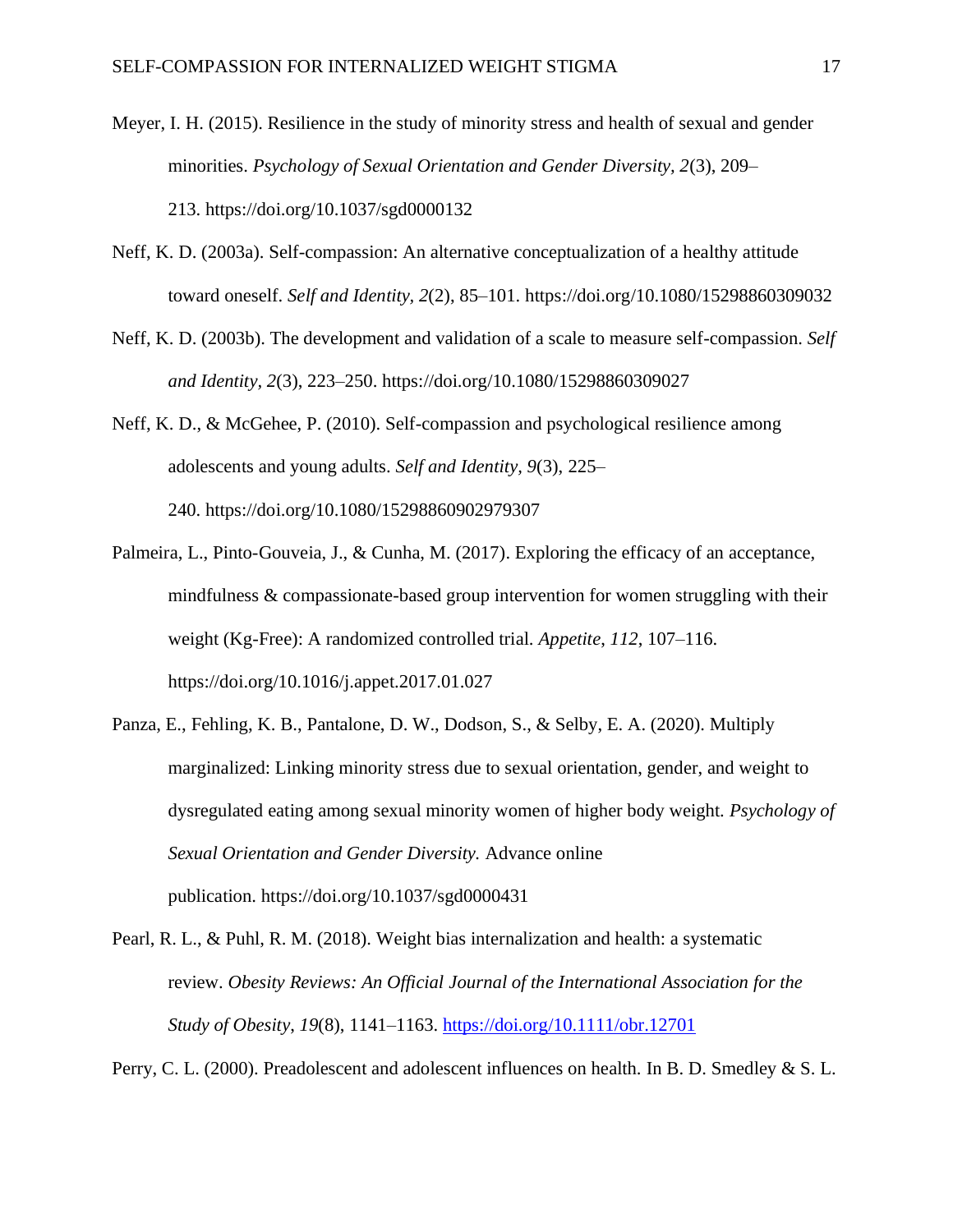Syme (Eds.), *Promoting health: Intervention strategies from social and behavioral research* (Paper Contribution E). National Academies Press. <https://www.ncbi.nlm.nih.gov/books/NBK222829/>

- Phillips, W. J., & Hine, D. W. (2021). Self-compassion, physical health, and health behaviour: A meta-analysis. *Health Psychology Review*, *15*(1), 113–139. https://doi.org/10.1080/17437199.2019.1705872
- Puhl, R. M., & Heuer, C. A. (2009). The stigma of obesity: A review and update. *Obesity (Silver Spring, Md.)*, *17*(5), 941–964.<https://doi.org/10.1038/oby.2008.636>
- Puhl, R. M., & Himmelstein, M. S. (2018). Weight bias internalization among adolescents seeking weight loss: Implications for eating behaviors and parental communication. *Frontiers in Psychology*, *9*, 2271. <https://doi.org/10.3389/fpsyg.2018.02271>
- Puhl, R. M., Himmelstein, M. S., & Watson, R. J. (2019). Weight-based victimization among sexual and gender minority adolescents: Findings from a diverse national sample. *Pediatric Obesity*, *14*(7), e12514.<https://doi.org/10.1111/ijpo.12514>
- Puhl, R. M., & Lessard, L. M. (2020). Weight stigma in youth: Prevalence, consequences, and considerations for clinical practice. *Current Obesity Reports*, *9*(4), 402–411. <https://doi.org/10.1007/s13679-020-00408-8>

Puhl, R., & Suh, Y. (2015). Health consequences of weight stigma: Implications for obesity prevention and treatment. *Current Obesity Reports*, *4*(2), 182–190. https://doi.org/10.1007/s13679-015-0153-z

Puhl, R. M., Telke, S., Larson, N., Eisenberg, M. E., & Neumark-Stzainer, D. (2020).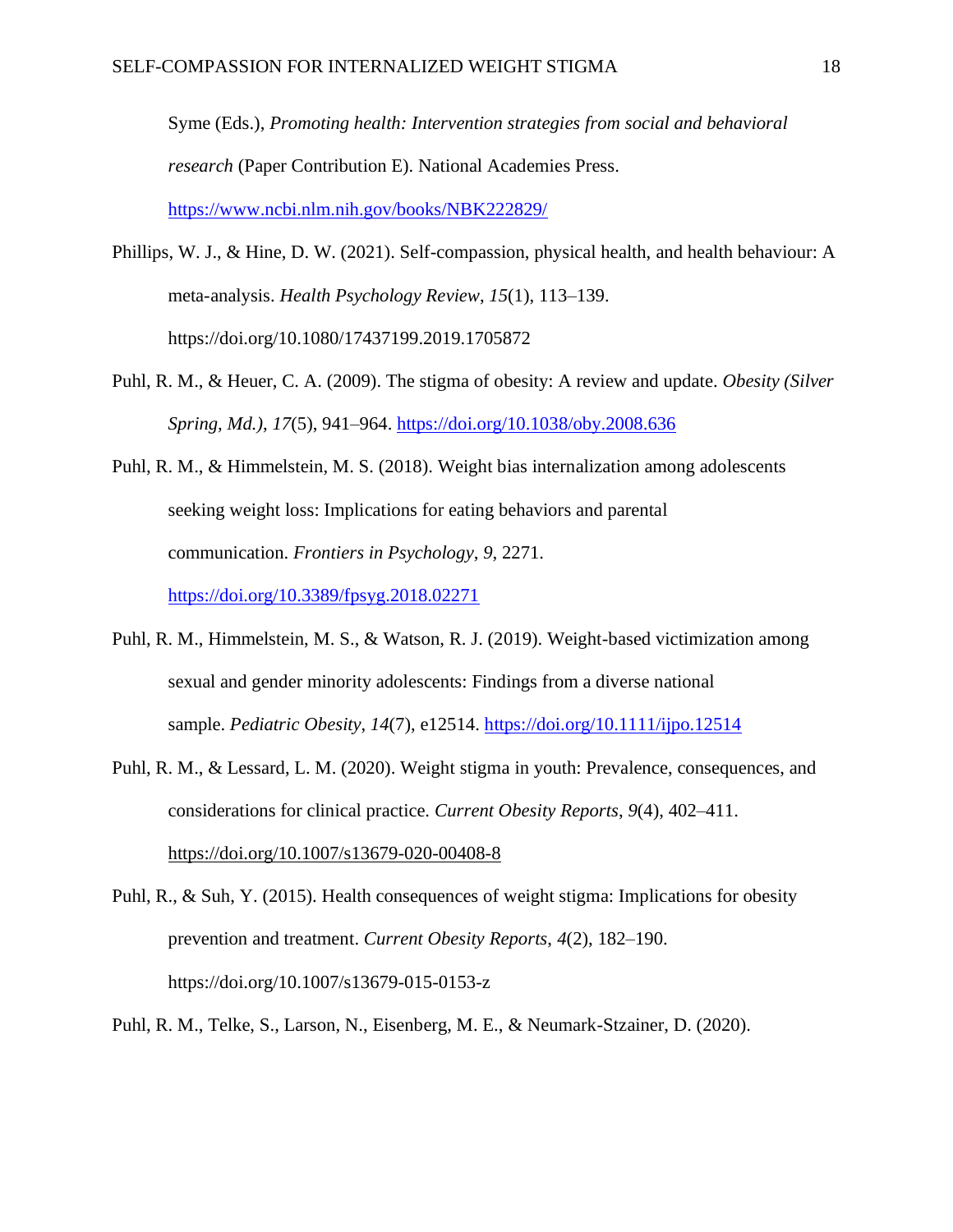Experiences of weight stigma and links with self-compassion among a population-based sample of young adults from diverse ethnic/racial and socio-economic backgrounds. *Journal of Psychosomatic Research*, *134*, 110134. https://doi.org/10.1016/j.jpsychores.2020.110134

- Roberto, C. A., Sysko, R., Bush, J., Pearl, R., Puhl, R. M., Schvey, N. A., & Dovidio, J. F. (2012). Clinical correlates of the weight bias internalization scale in a sample of obese adolescents seeking bariatric surgery. *Obesity (Silver Spring, Md.)*, *20*(3), 533–539. https://doi.org/10.1038/oby.2011.123
- Rodgers, R. F., Donovan, E., Cousineau, T., Yates, K., McGowan, K., Cook, E., Lowy, A. S., & Franko, D. L. (2018). BodiMojo: Efficacy of a mobile-based intervention in improving body image and self-compassion among adolescents. *Journal of Youth and Adolescence*, *47*(7), 1363–1372. https://doi.org/10.1007/s10964-017-0804-3
- Rubino, F., Puhl, R. M., Cummings, D. E., Eckel, R. H., Ryan, D. H., Mechanick, J. I., Nadglowski, J., Ramos Salas, X., Schauer, P. R., Twenefour, D., Apovian, C. M., Aronne, L. J., Batterham, R. L., Berthoud, H. R., Boza, C., Busetto, L., Dicker, D., De Groot, M., Eisenberg, D., Flint, S. W., … Dixon, J. B. (2020). Joint international consensus statement for ending stigma of obesity. *Nature Medicine*, *26*(4), 485–497. https://doi.org/10.1038/s41591-020-0803-x
- Skinta, M. D., Lezama, M., Wells, G., & Dilley, J. W. (2015). Acceptance and compassion-based group therapy to reduce HIV stigma. *Cognitive and Behavioral Practice, 22*(4), 481– 490. [https://doi.org/10.1016/j.cbpra.2014.05.006](https://psycnet.apa.org/doi/10.1016/j.cbpra.2014.05.006)
- Sutin, A. R., Stephan, Y., & Terracciano, A. (2015). Weight discrimination and risk of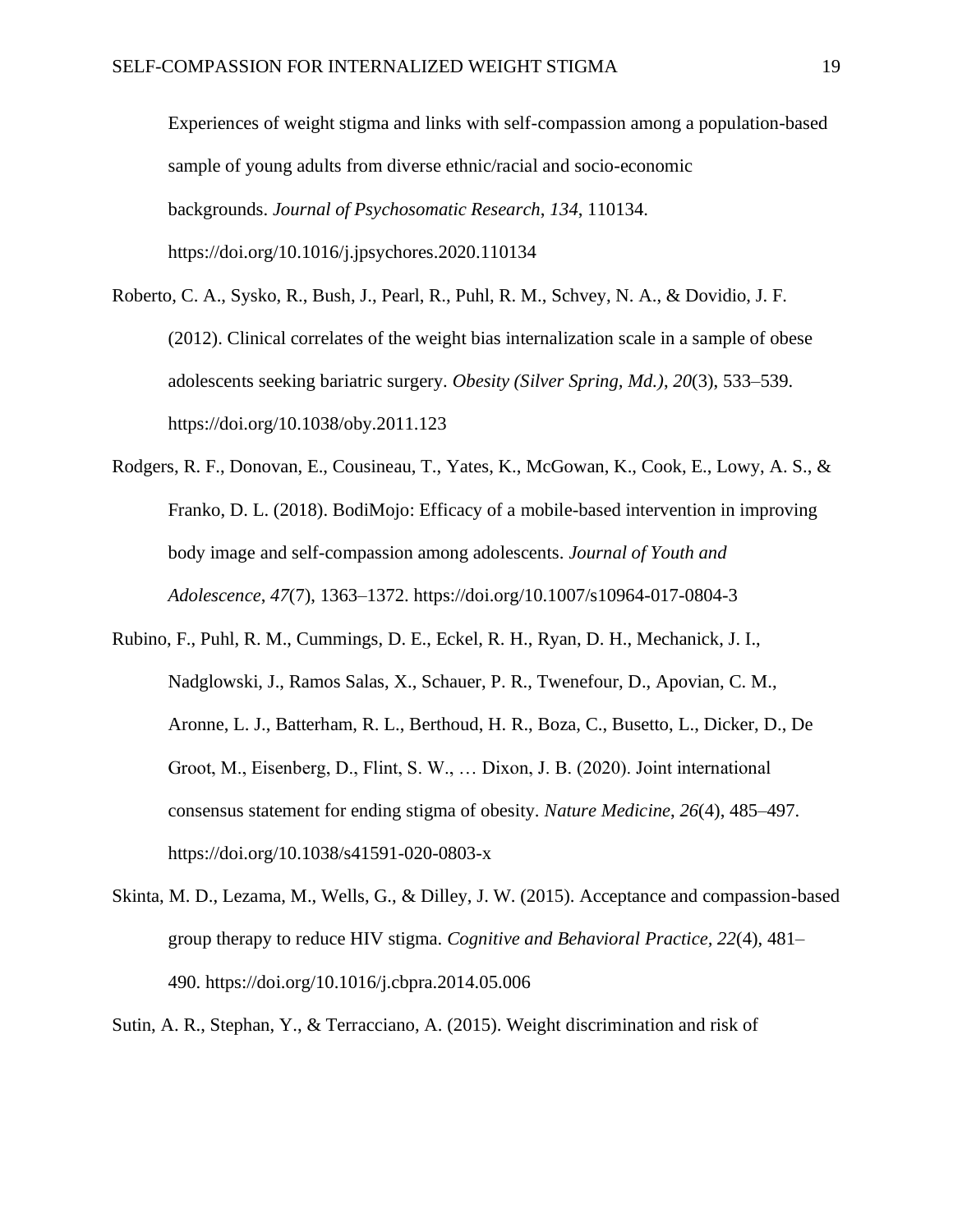mortality. *Psychological Science*, *26*(11), 1803–1811.

https://doi.org/10.1177/0956797615601103

- Svendsen, J. L., Osnes, B., Binder, P. E., Dundas, I., Visted, E., Nordby, H., Schanche, E., & Sørensen, L. (2016). Trait self-compassion reflects emotional flexibility through an association with high vagally mediated heart rate variability. *Mindfulness*, *7*(5), 1103– 1113. https://doi.org/10.1007/s12671-016-0549-1
- Tomiyama A. J. (2014). Weight stigma is stressful. A review of evidence for the Cyclic Obesity/Weight-Based Stigma model. *Appetite*, *82*, 8–15. https://doi.org/10.1016/j.appet.2014.06.108
- Tylka, T., Annunziato, R., Burgard, D., Danielsdottir, S., Shuman, E., Davis, C., & Calogero, R. (2014). The weight-inclusive versus weight-normative approach to health: evaluating the evidence for prioritizing well-being over weight loss. *Journal of Obesity, 2014,* 983495. doi: 10.1155/2014/983495.
- Vigna, A., Poehlmann, J., & Koenig, B. (2018). Does self-compassion facilitate resilience to stigma? A school-based study of sexual and gender minority youth. *Mindfulness, 9,* 914-924. doi: 10.1007/s12671-017-0831-x.
- Williams, O., & Annandale, E. (2019). Weight bias internalization as an embodied process: Understanding how obesity stigma gets under the skin. *Frontiers in Psychology*, *10*, 953. https://doi.org/10.3389/fpsyg.2019.00953
- Williams, S. L., & Mann, A. K. (2017). Sexual and gender minority health disparities as a social issue: How stigma and intergroup relations can explain and reduce health disparities. *Journal of Social Issues, 73*(3), 450–461. [https://doi.org/10.1111/josi.12225](https://psycnet.apa.org/doi/10.1111/josi.12225)

Wu, Y. K., & Berry, D. C. (2018). Impact of weight stigma on physiological and psychological